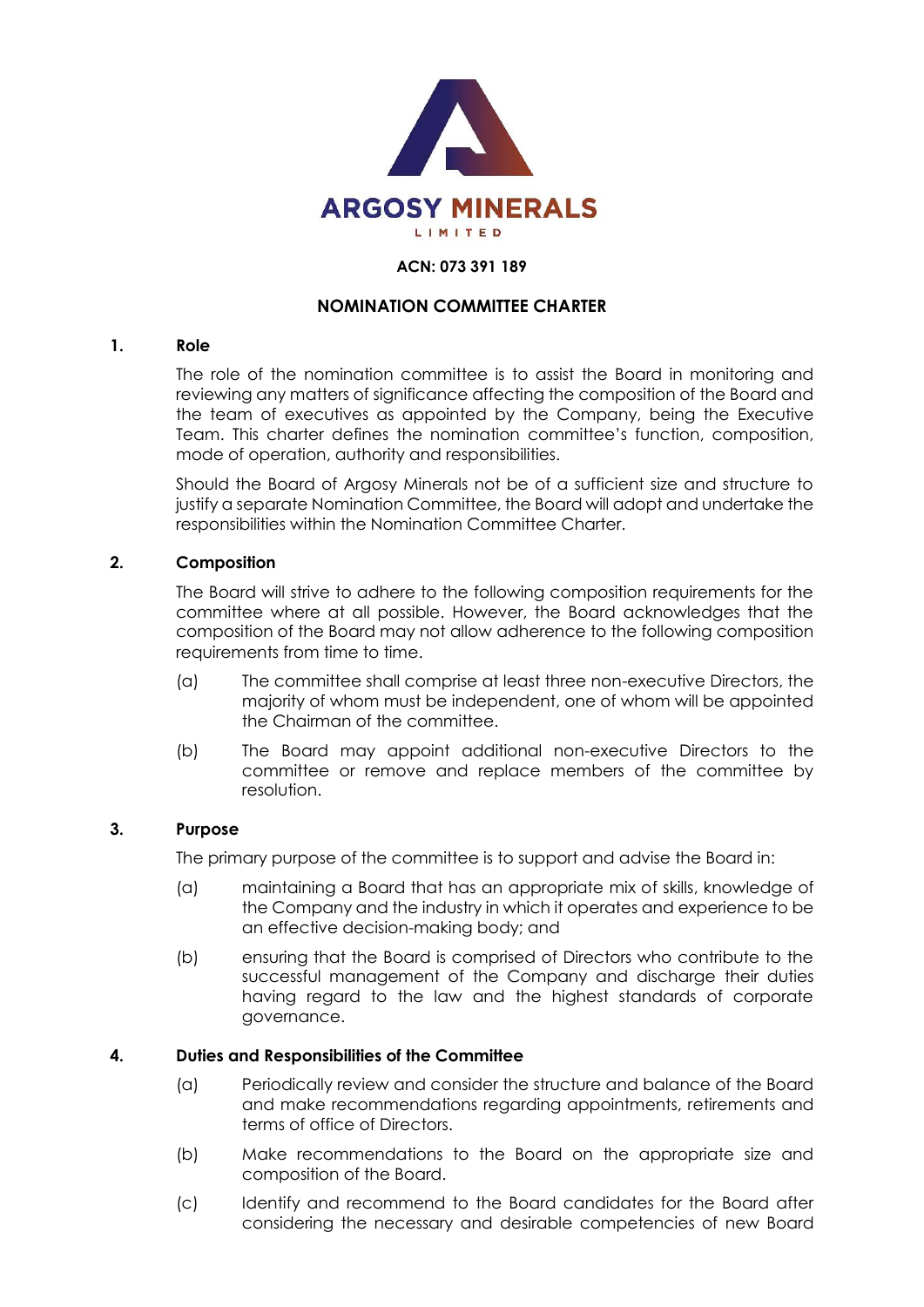members to ensure the appropriate mix of skills and experience and after an assessment of how the candidates can contribute to the strategic direction of the Company.

- (d) Undertake appropriate checks before appointing a Director or senior executive or putting forward to security holders a candidate for election, as a Director, including checks in respect of character, experience, education, criminal record and bankruptcy history (as appropriate).
- (e) Ensure that all material information relevant to a decision on whether or not to elect or re-elect a Director will be provided to security holders in the Notice of Meeting containing the resolution to elect or re-elect a Director, including:
	- (i) biographical details (including relevant qualifications and experience and skills);
	- (ii) details of any other material directorships currently held by the candidate;
	- (iii) where standing as a Director for the first time, confirmation that the entity has conducted appropriate checks into the candidate's background and experience and any material adverse information revealed by those checks, details of any interest, position or relationship that might materially influence their capacity to be independent and act in the best interests of the Company as a whole rather than in the interests of an individual shareholders or other party, and a statement whether the Board considers the candidate is considered to be independent;
	- (iv) where standing for re-election as a Director, the term of office served by the Director and a statement whether the Board considers the candidate is considered to be independent; and
	- (v) a statement by the Board whether it supports the election or reelection of the candidate and a summary of the reasons why.
- (f) Ensure that each Director and senior executive is personally a party to a written agreement with the Company which sets out the terms of that Director's or senior executive's appointment. For these purposes, a senior executive is a member of key management personnel (as defined in the *Corporations Act 2001* (Cth)), other than a Director. Where the Company engages a bona fide professional services firm to provide a chief financial officer, Company Secretary or other senior executive on an outsourced basis, the agreement may be between the entity and the professional services firm.
- (g) Ensure that Directors or senior executives who are provisionally appointed give an unequivocal undertaking to resign should the Company receive an outstanding check that it considers unsatisfactory.
- (h) Prepare and maintain a Board skills matrix setting out the measurable mix of skills and diversity that the Board currently has (or is looking to achieve) to ensure the Board has the skills to discharge its obligations effectively and to add value and to ensure the Board has the ability to deal with new and emerging business and governance issues. The Company must disclose this matrix in, or in conjunction with, its Annual Report.
- (i) Approve and review induction and continuing professional development programs and procedures for Directors to ensure that they can effectively discharge their responsibilities.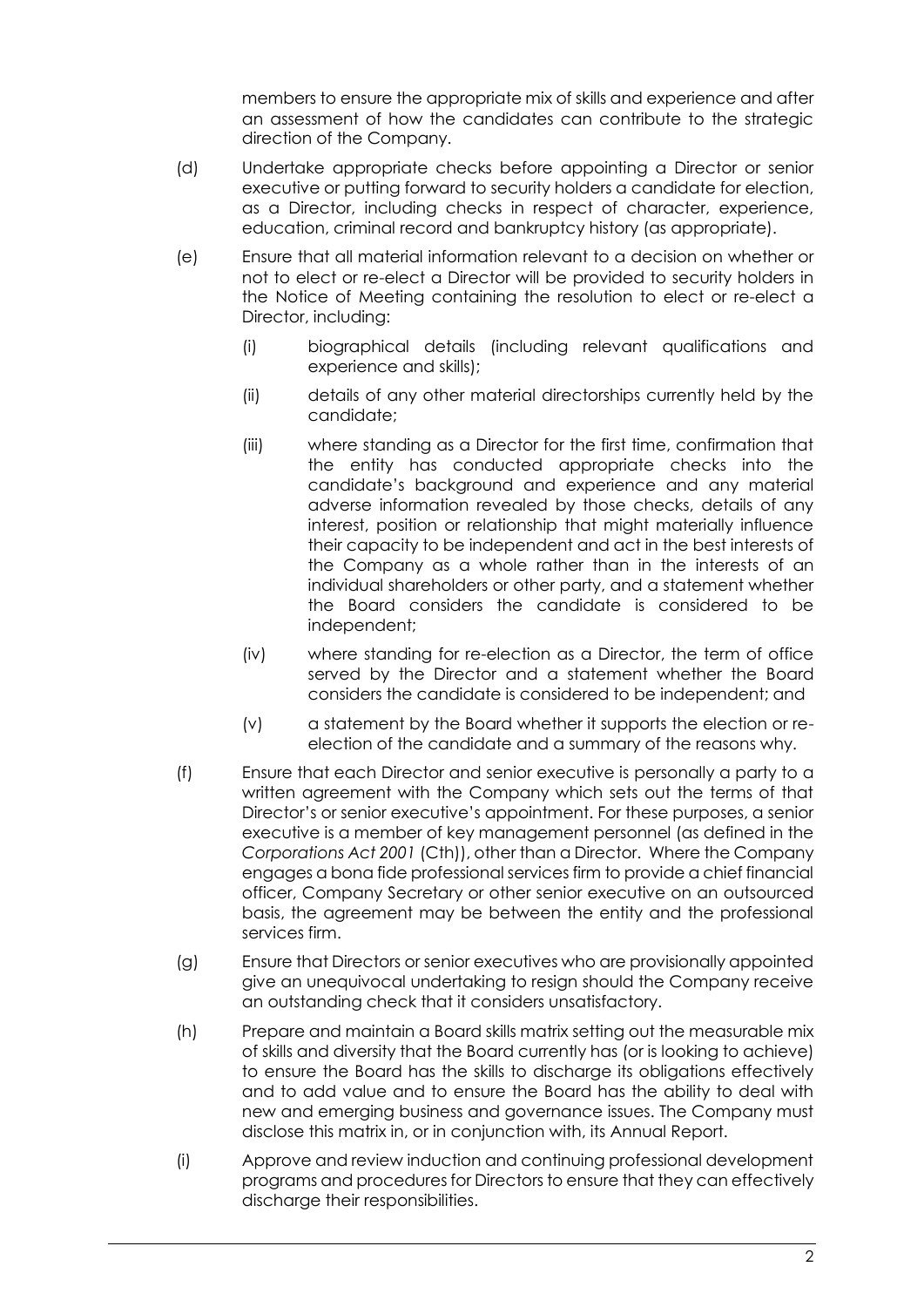- (j) Assess and consider the time required to be committed by a nonexecutive Director to properly fulfil their duty to the Company and advise the Board.
- (k) Consider and recommend to the Board candidates for election or reelection to the Board at each annual shareholders' meeting.
- (l) Review directorships in other public companies held by or offered to Directors and senior executives of the Company.
- (m) Review succession plans for the Board with a view to maintaining an appropriate balance of skills and experience on the Board.
- (n) Arrange an annual performance evaluation of the Board, its committee, individual Directors and senior executives as appropriate. Such review will include a consideration of the currency of each Director's knowledge and skills and whether Director's performance has been impacted by any other commitments.

## **5. Meetings**

- (a) The committee will meet at least once a year and additionally as circumstances may require.
- (b) Meetings are called by the Secretary as directed by the Board or at the request of the Chairman of the committee.
- (c) Where deemed appropriate by the Chairman of the committee, meetings and subsequent approvals may be held or concluded by way of a circular written resolution or conference call.
- (d) A quorum shall comprise any two members of the committee. In the absence of the Chairman of the committee or appointed delegate, the members shall elect one of their number as Chairman of the committee.
- (e) Decisions will be based on a majority of votes with the Chairman of the committee having a casting vote.
- (f) The committee may invite executive management team members or other individuals, including external third parties to attend meetings of the committee, as they consider appropriate.

## **6. Secretary**

- (a) The Company Secretary or their nominee shall be the secretary of the committee (**Secretary**) and shall attend meetings of the committee as required.
- (b) The Secretary will be responsible for keeping the minutes of meetings of the committee and circulating them to committee members and to the other members of the Board.
- (c) The Secretary shall distribute supporting papers for each meeting of the committee as far in advance as possible.

### **7. Reliance on Information or Professional or Expert Advice**

Each member of the committee is entitled to rely on information, or professional or expert advice, to the extent permitted by law, given or prepared by:

(a) an employee of the Company and its subsidiaries (if any) (**Group**) whom the member believes on reasonable grounds to be reliable and competent in relation to the matters concerned;